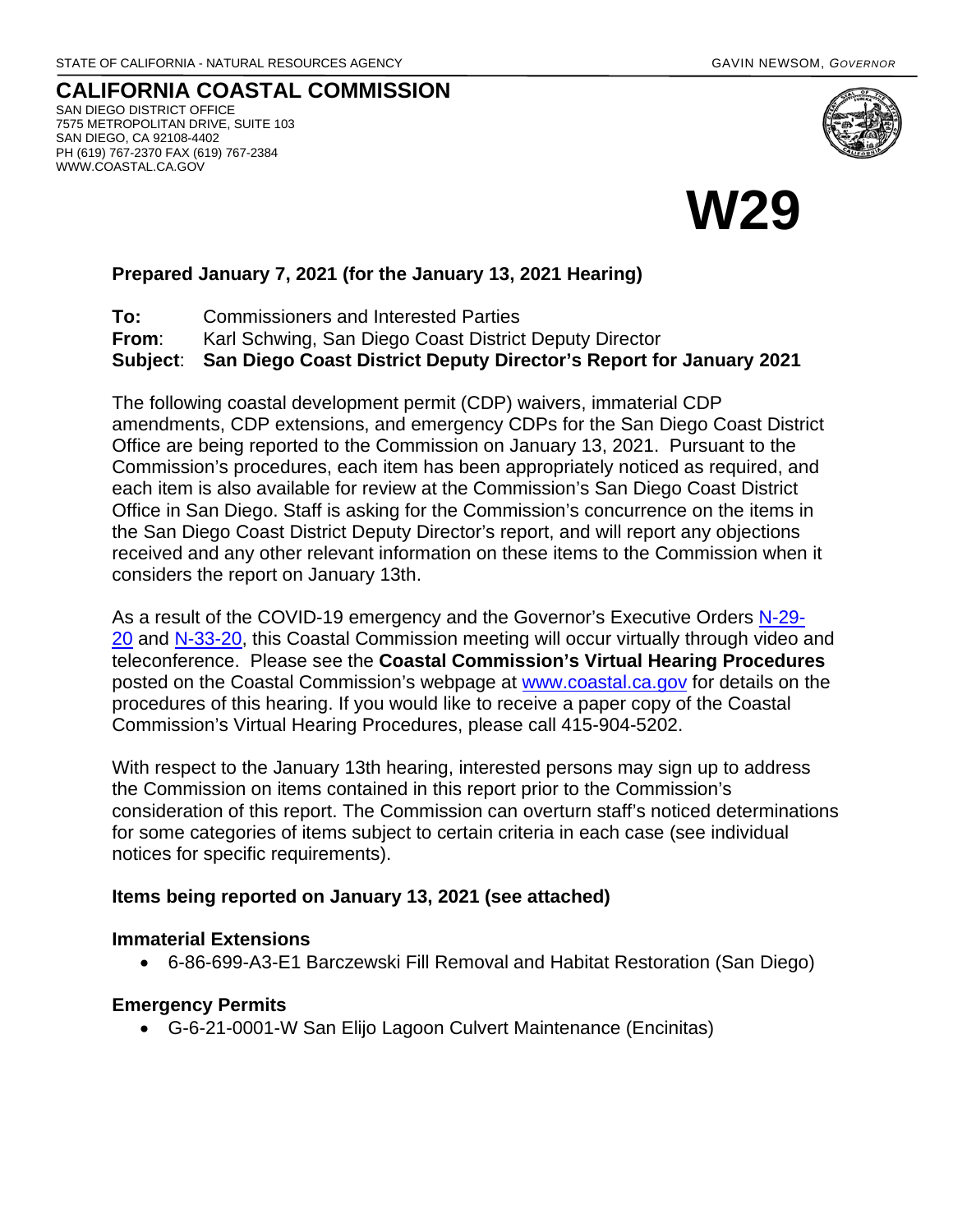**CALIFORNIA COASTAL COMMISSION** SAN DIEGO DISTRICT OFFICE 7575 METROPOLITAN DRIVE, SUITE 103 SAN DIEGO, CA 92108-4402 PH (619) 767-2370 FAX (619) 767-2384 WWW.COASTAL.CA.GOV



December 15, 2020

# **NOTICE OF EXTENSION REQUEST FOR COASTAL DEVELOPMENT PERMIT**

Notice is hereby given that Barczewski Family Trust has applied for a one year extension of 6-86-699-A3 granted by the California Coastal Commission on November, 8, 2018.

for: Removal of approximately 900 cubic yards of unpermitted fill and creation/restoration of up to 14.3 acres of wetlands and 0.37 acres of upland.

at: 13307 Caminito Mendiola, San Diego, San Diego County APN 305-040-15, 16

Pursuant to Section 13169 of the Commission Regulations, the Executive Director has determined that there are no changed circumstances affecting the proposed development's consistency with the Coastal Act. The Commission Regulations state that "if no objection is received at the Commission office within ten (10) working days of publishing notice, this determination of consistency shall be conclusive… and the Executive Director shall issue the extension." If an objection is received, the extension application shall be reported to the Commission for possible hearing.

Persons wishing to object or having questions concerning this extension application should contact the district office of the Commission at the above address or phone number.

Sincerely,

John Ainsworth Executive Director

Toni Ross Coastal Program Analyst

cc: Commissioners/File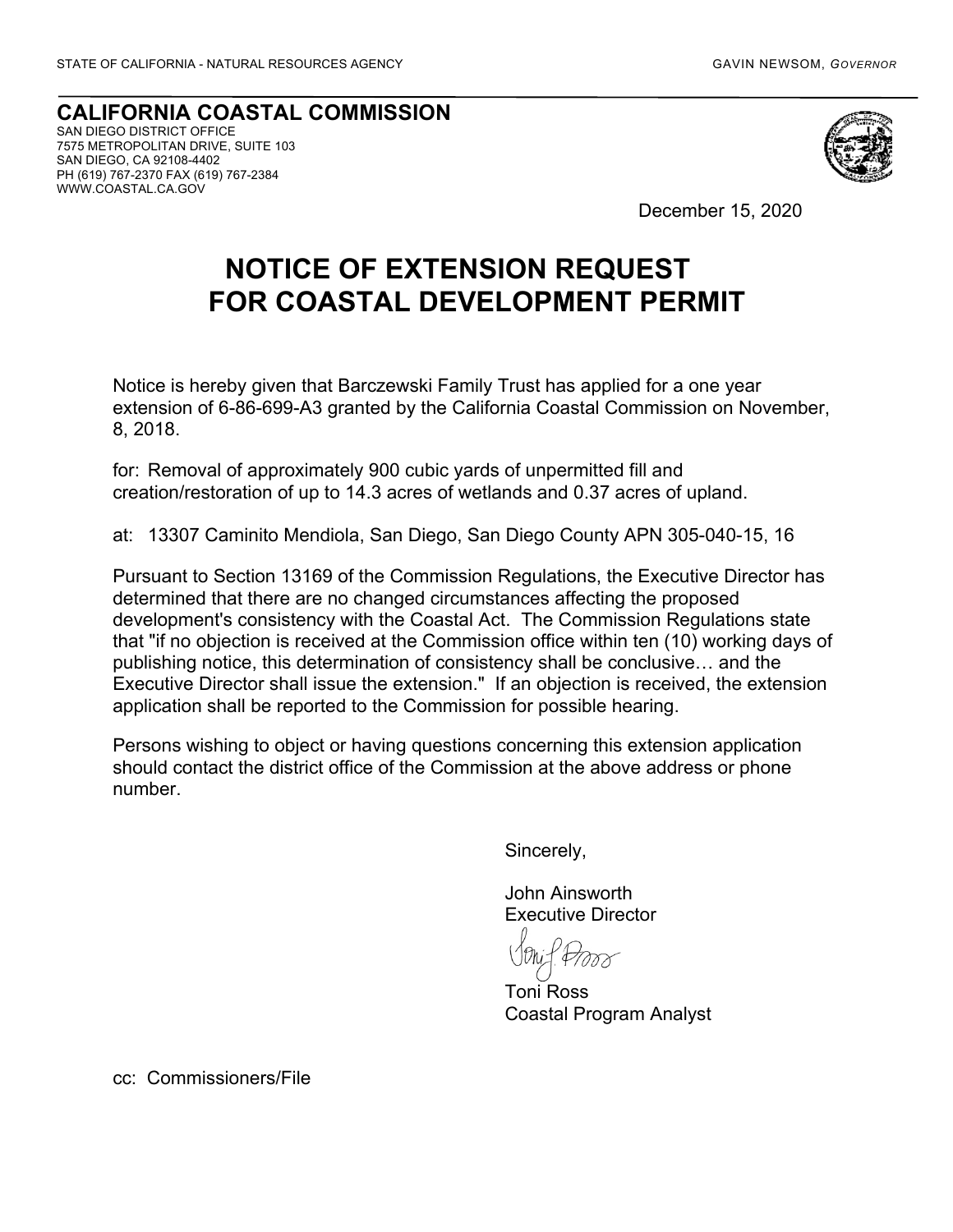**CALIFORNIA COASTAL COMMISSION** SAN DIEGO DISTRICT OFFICE 7575 METROPOLITAN DRIVE, SUITE 103 SAN DIEGO, CA 92108-4402 VOICE (619) 767-2370 FAX (619) 767-2384

January 7, 2021

Jayme Timberlake Coastal Zone Program Administrator City of Encinitas 505 S. Vulcan Avenue Encinitas, CA 92024

Re: Request for Emergency Action at San Elijo Lagoon #G-6-21-0001-W

Dear Ms. Timberlake:

On December 14, 2020, the Executive Director received your request for an emergency permit for excavation and removal of sediment from around and downstream of an existing culvert that flows under Manchester Avenue into the San Elijo Lagoon that has been clogged with debris. The uncontrolled backing up of stormwater had already caused flooding and left sediment within a nearby residential community and parking garage, as well as on both lanes of Manchester Avenue and the southbound offramp from the I-5 freeway in this area. The City determined that immediate action was necessary to remove the sediment causing the overflow and backing up of the stormwater system and threatening additional flood damage.

Emergency work began on December 21 and was completed on December 23, outside of the nesting/breeding season. The work consisted of removal of approximately 250 cubic yards of material. Approximately 160 cubic yards of suitable debris was placed on the back-beach of Moonlight Beach to supplement areas that had eroded out with recent rain and wind events, and approximately 90 cubic yards of non-suitable debris was loaded into dump trucks and hauled offsite to an approved disposal location. A City-owned access and staging area on the south side of Manchester Avenue, located outside of the San Elijo Lagoon boundaries, was utilized to access the work area, and the City cleared the debris using a mini dozer, mini excavator, and a skid-steer.

The vegetation communities in and near the excavation work limits consists of Diegan Coastal Sage Scrub, Southern Coastal Salt Marsh and Southern Riparian Woodland; no California Coastal Gnatcatchers have been observed using the habitat in the project area, either recently or in the past. A biological monitor was present for the entirety of the project, including the delineation of the work area with silt fence ahead of any mobilization and throughout the sediment removal process. No trimming of sensitive vegetation was necessary to remove sediment; the only impact to vegetation resulting from the action was to a small area of fresh-water marsh vegetation located directly adjacent to the blocked